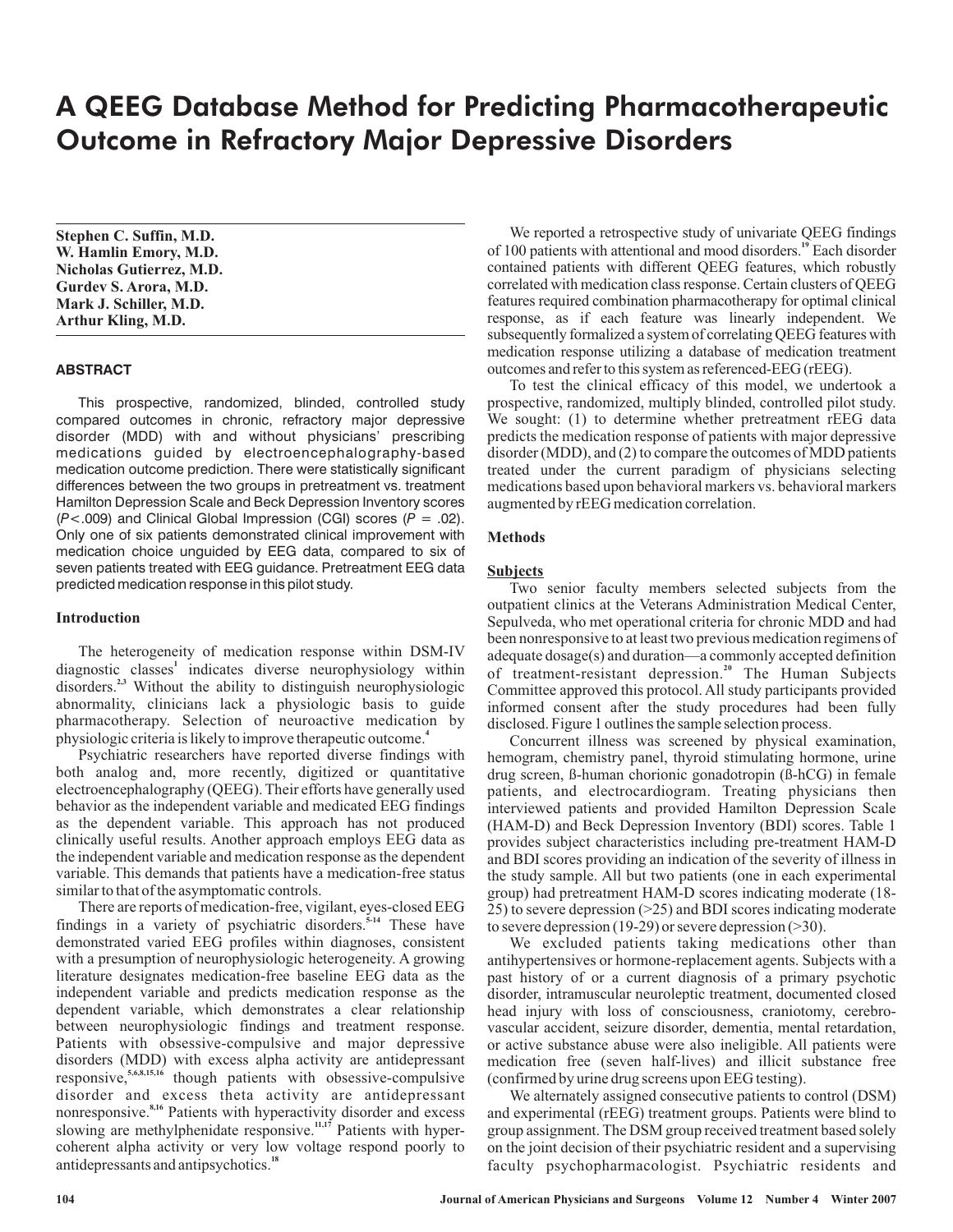

**Figure 1.** EEG Medication Prediction Pathway

supervising faculty psychopharmacologists treated rEEG patients based on rEEG profile. An experienced, non-treating, blinded clinician provided all clinical ratings. Outcome variables were based on clinical ratings and not on post-treatment EEG changes.

#### **EEG DataAcquisition andAnalysis Procedure**

All patients received a conventional, eyes closed, awake, digital EEG with linked ear reference according to the International 10/20 System (Spectrum 32, Cadwell Laboratories, Kennewick, Wash.). An experienced EEG technician, blinded to treatment group and medication history, selected at least 32 artifact-free epochs of 2.5 seconds. This sample was fast Fourier transformed into standard EEG frequency bands. The signal features obtained for each electrode site (monopolar derivations) or across electrode pairs (bipolar derivations) included absolute and relative power, asymmetry, mean frequency, and coherence. We log transformed these data to obtain Gaussianity, then age-regressed and z-transformed the results relative to population norms as previously described. **19**

# **Classification of rEEG Medication Response**

We derived rEEG medication response predictions by comparing study patient data to a database of 1,625 medication-free patients containing QEEG findings and subsequent medication outcomes and applied a rule-based classifier using the current



**Figure 2.** Antidepressant-responsive Spectra



**Figure 3.** Stimulant-responsive Spectra

patient's data and the database to review pretreatment EEG data. Only the physicians treating the rEEG group and the patient control officer had access to the rEEG outcome predictions.

We incorporated antidepressant, stimulant, and anticonvulsant/ lithium responsive spectra identified in previous studies in the rulebased classifier used to predict medication responsivity, which could include medication combinations. **19**

Figure 2 demonstrates the average relative power spectrum of 60 patients with affective and attentional disorders that were antidepressant responsive. This spectrum demonstrates global delta frequency deficit extending posteriorly, a diffuse theta deficit trend with temporal sparing, an alpha maximum in the frontal polar region and a second alpha maximum in the posterior frontal region. These maxima are accompanied by a relative alpha minimum in the temporal region and sustained posterior alpha excess.

Figure 3 demonstrates the average relative power spectrum of 21 patients with affective and attentional disorders that were stimulant responsive. This spectrum exhibits a frontal polar delta frequency deficit. There are two frontal maxima in the theta band. The theta frequency shows temporal excess, gradually diminishing posteriorly. The alpha and beta bands of this spectrum are distributed about a mean Z-score of zero.

Figure 4 demonstrates the average interhemispheric coherence spectrum of 26 patients with affective and attentional disorders that were anticonvulsant and or lithium responsive. This spectrum exhibits posterior delta hypocoherence, posterior theta hypocoherence, frontal alpha hypercoherence, and frontal beta hypercoherence. Our rule-based classifier excluded antidepressant monotherapy in cases of average frontal power less than 9  $\mu$ V<sup>2</sup> as supported by the literature and our retrospective and unblinded prospective research. **18**

#### **Clinical Monitoring**

Treating physicians monitored all patients in weekly sessions. The independent evaluating physician, who had assessed each patient prior to the study start, also assessed each patient after six weeks on maximal tolerated medication(s) dosage (mean follow-up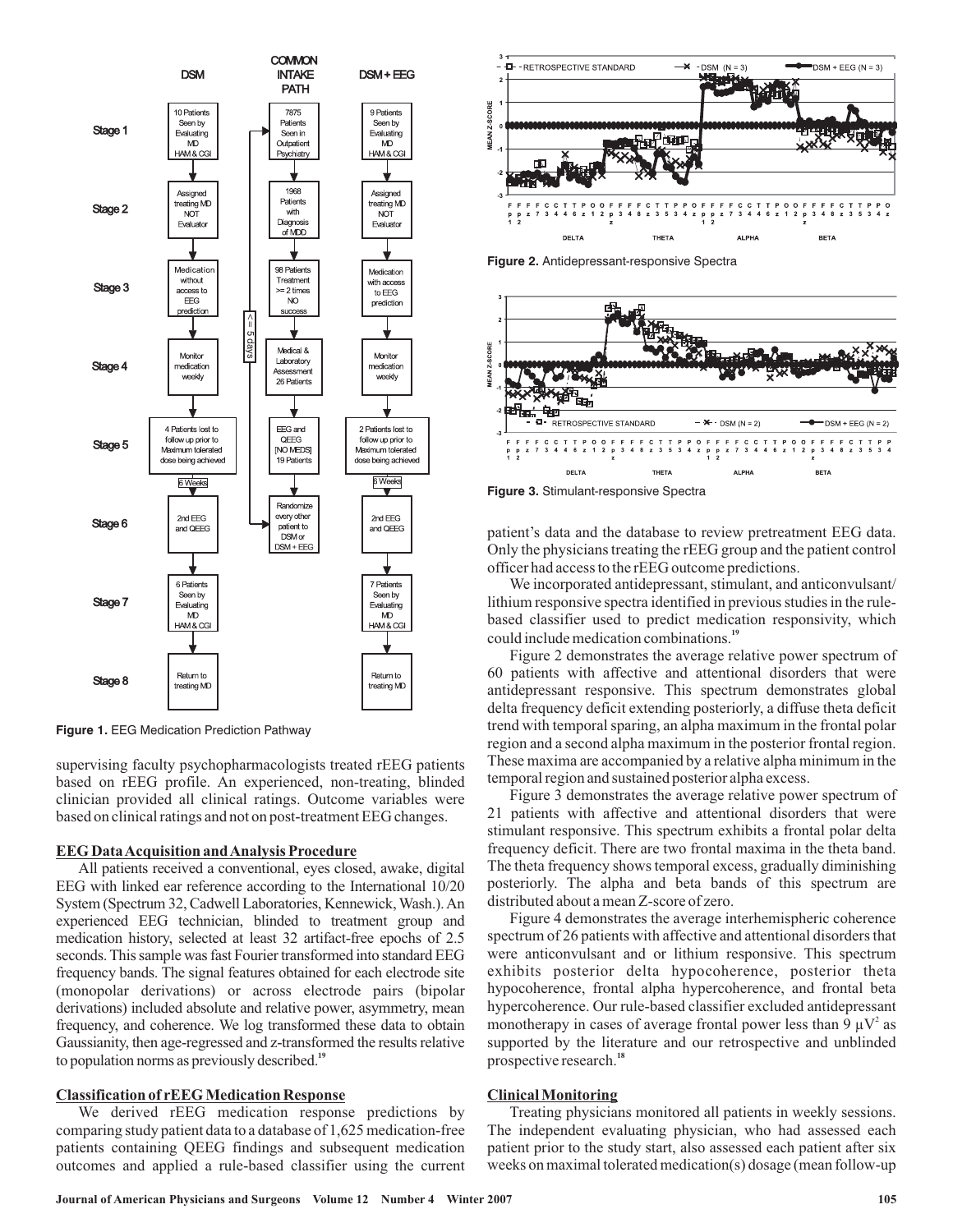| GENDER /<br>¥ | <b>TREATMENT</b><br>GROUP | <b>EEG</b><br>FINDINGS | <b>MEDICATION<br/>RESPONSE<br/>PREDICTION 1</b> | $\sim$<br><b>MEDICATION<br/>RESPONSE<br/>PREDICTION 2</b> | S<br><b>MEDICATION<br/>RESPONSE<br/>PREDICTION 3</b> | <b>MEDICATION<br/>SELECTION 1,<br/>DOSE IN MG</b> | <b>MEDICATION<br/>SELECTION 2,<br/>DOSE IN MG</b> | <b>MEDICATION<br/>SELECTION 3,<br/>DOSE IN MG</b> | PRE-<br>TREATMENT<br>HAMILTON D | END OF<br>TREATMENT<br>HAMILTON D | PRE-<br>TREATMENT<br>BECK |                           |                                                     | <b>MEDICATION<br/>SELECTION<br/>AGREES<br/>- PREDICTION</b> | OF<br>EVALUATING<br>PHYSICIAN<br>END OF<br>STUDY CGI |
|---------------|---------------------------|------------------------|-------------------------------------------------|-----------------------------------------------------------|------------------------------------------------------|---------------------------------------------------|---------------------------------------------------|---------------------------------------------------|---------------------------------|-----------------------------------|---------------------------|---------------------------|-----------------------------------------------------|-------------------------------------------------------------|------------------------------------------------------|
| F/39          | <b>DSM</b>                |                        | stimulant                                       | antidepressant                                            |                                                      | fluoxetine, 40                                    |                                                   |                                                   | $\overline{a}$                  | 80                                | 80                        | a                         |                                                     | 9                                                           | $\circ$                                              |
| F/39          | <b>DSM</b>                |                        | antidepressant                                  |                                                           |                                                      | lithium, 600                                      | sertraline, 100                                   |                                                   | 25                              | $\overline{c}$                    | $\frac{1}{4}$             | $\tilde{c}$               | $\sim$                                              | S                                                           | $\overline{\phantom{m}}$                             |
| M / 42        | <b>DSM</b>                |                        | stimulant                                       | anticonvulsant /<br>lithium                               |                                                      | sertraline, 100                                   |                                                   |                                                   | $\overline{c}$                  | 15                                | 22                        | $\frac{8}{1}$             |                                                     | g                                                           | $\overline{\phantom{m}}$                             |
| M / 54        | <b>DSM</b>                |                        | antidepressant                                  | anticonvulsant /<br>lithium                               |                                                      | 375<br>valproate,                                 | clonazepam, 1                                     | lithium, 1800                                     | 25                              | $^{24}$                           | $\mathbb{S}^2$            | 22                        | $0.8$ meg/ml<br>$\parallel$<br>Þ                    | S                                                           | $\circ$                                              |
| M/51          | DSM                       | low power              | antidepressant<br>monotherapy<br>g              | monothereapy<br>antipsychotic<br>g                        |                                                      | bupropion,<br>300                                 | lithium, 1200                                     | nefazodone,<br>300                                | $\overset{\circ}{\phantom{a}}$  | $\sim$                            | $_{23}$                   | $\overline{\phantom{a}}$  | meg/ml<br>$0.\overline{8}$<br>$\, \parallel$<br>G   | yes                                                         | S                                                    |
| N / 47        | <b>DSM</b>                |                        | antidepressant                                  | anticonvulsant /<br>lithium                               | stimulant                                            | fluoxetine, 40                                    |                                                   |                                                   | 4                               | စ္                                | <u>ي</u>                  | 21                        |                                                     | g                                                           | $\overline{\phantom{0}}$                             |
| 45            |                           |                        |                                                 |                                                           |                                                      |                                                   |                                                   |                                                   | $^{24}$                         | $\frac{8}{1}$                     | 22                        | $\Omega$                  |                                                     |                                                             |                                                      |
| F/38          | DSM+EEG                   |                        |                                                 | antidepressant anticonvulsant /<br>lithium                |                                                      | paroxetine, 30                                    | lithium, 600                                      |                                                   | ಔ                               | $\mathbf \circ$                   | 27                        | $\infty$                  | $= 0.3$ meq/ml<br>Е                                 | yes                                                         | S                                                    |
| F/32          | DSM+EEG                   |                        | antidepressant                                  | anticonvulsant /<br>lithium                               |                                                      | fluoxetine, 40                                    | 500<br>valproate,                                 |                                                   | $\overline{6}$                  | ×                                 | $\ddot{4}$                | $\times$                  | $= 62 \mu g/m$<br>valproate                         | yes                                                         | S                                                    |
| M/31          | DSM+EEG                   |                        | antidepressant                                  | anticonvulsant /<br>lithium                               |                                                      | $\overline{100}$<br>sertraline,                   | lithium, 600                                      |                                                   | $\approx$                       | 4                                 | 34                        | $\mathbf \circ$           | meq/ml<br>$_{\circ}^{\circ}$<br>$\, \parallel$<br>Ξ | yes                                                         | $\sim$                                               |
| M / 45        | DSM+EEG                   |                        | anticonvulsant /<br>lithium                     |                                                           |                                                      | 500<br>valproate,                                 |                                                   |                                                   | 88                              | 14                                | 21                        | 7                         | $= 78 \mu g/m$<br>valproate                         | yes                                                         | $\sim$                                               |
| M / 48        | DSM+EEG                   |                        | stimulant                                       | anticonvulsant /<br>lithium                               |                                                      | phenidate, 30<br>methyl-                          | carbamazepine<br>900                              |                                                   | 22                              | 2S                                | 25                        | 26                        | carbamazepine<br>$= 5 \mu g/m$                      | yes                                                         | $\circ$                                              |
| M / 64        | DSM+EEG                   |                        | stimulant                                       |                                                           |                                                      | phenidate, 25<br>Methyl-                          |                                                   |                                                   | $\mathbf{g}$                    | 4                                 | $\rm{S}$                  | $\tilde{=}$               |                                                     | yes                                                         | S                                                    |
| M/33          | DSM+EEG low power         |                        | antidepressant<br>monotherapy<br>g              | antipsychotic<br>monotherapy<br><b>D</b>                  |                                                      | zepine, 800<br>carbama-                           | fluoxetine, 30                                    |                                                   | $\overline{4}$                  | $\mathbf \circ$                   | $\overline{1}$            | $\mathop{=}^{\mathbb{C}}$ | carbamazepine<br>$= 6.3 \,\mu$ g/ml                 | yes                                                         | $\sim$                                               |
| 42            |                           |                        |                                                 |                                                           |                                                      |                                                   |                                                   |                                                   | 25                              | თ                                 | 28                        | ဗ္                        |                                                     |                                                             |                                                      |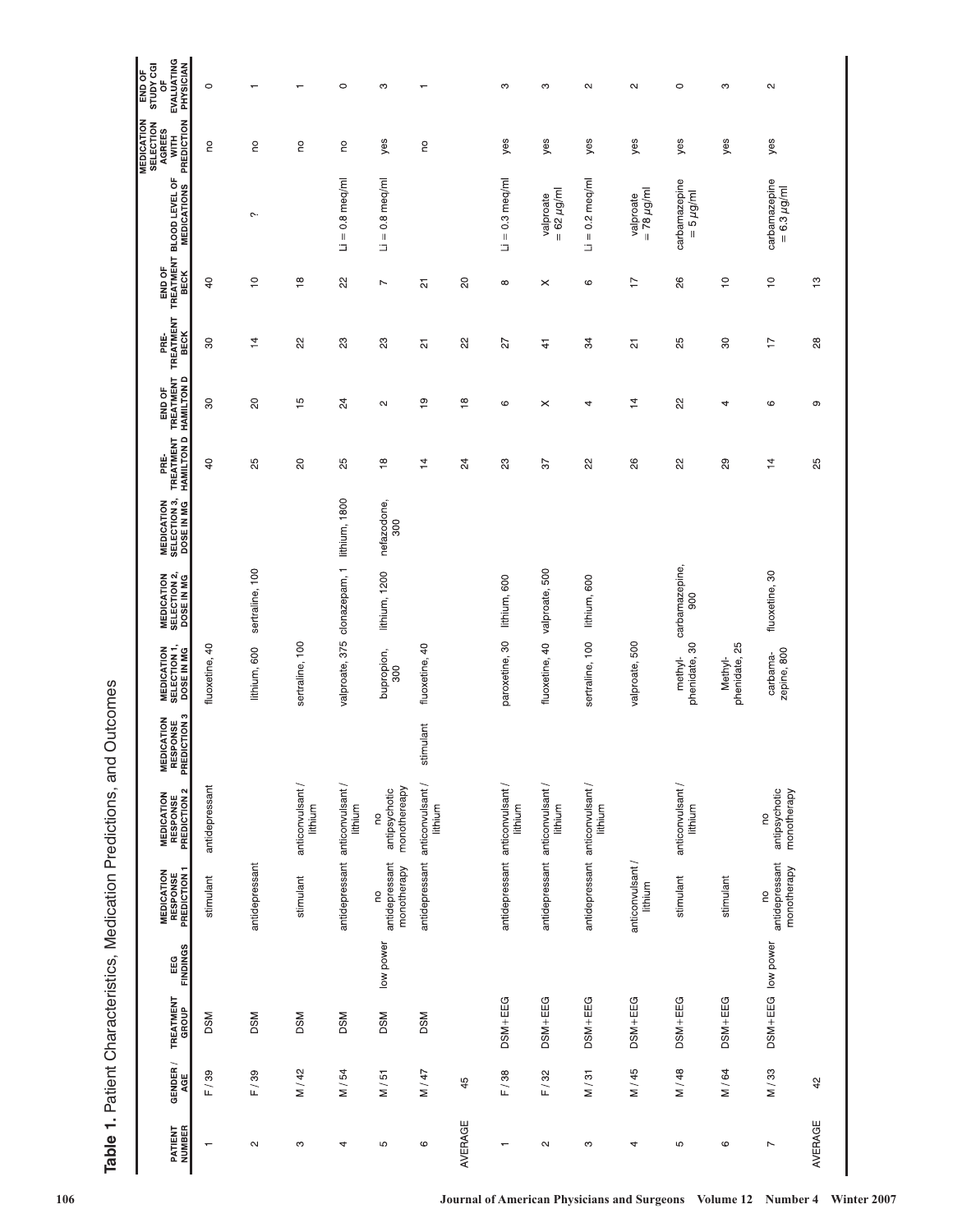

**Figure 4.** Anticonvulsant/lithium-responsive Spectra

25 weeks). We assigned a Clinical Global Impressions Scale (CGI)  $(0 = no$  improvement,  $1 = mild$  improvement,  $2 = moderate$ improvement, and  $3 =$  marked improvement or no residual symptoms with  $CGI \geq 2$  required to qualify as improved) score.

# **Results**

# **Neurometric Spectral Features**

The average relative power spectra of antidepressant responders, the average relative power spectra of stimulant responders, and the average coherence spectra of anticonvulsant or lithium responders in both treatment groups are shown for comparison (Figures 2, 3, 4). These same figures also illustrate the spectral features recorded in our previous study as indicated above and are quite comparable. One patient in each treatment group had EEG records exhibiting diffusely low power and frontal averages less than 9  $\mu$ V<sup>2</sup>, excluding antidepressant monotherapy.

#### **Main Outcome Measures**

Table 1 shows subject characteristics, rating scales, rEEG medication predictions, prescribed medications, and pre- and posttreatment HAM-D, BDI, and CGI values. In addition, Table 1 displays prescribed medications and their final daily dosages for both groups. Tables 2 and 3 show further details on prescribed medications. Medication dosages were within recommended dosage ranges, and plasma levels were obtained for anticonvulsants and lithium. Dosages were within therapeutic ranges for the DSM group but were below threshold for several rEEG patients.

The DSM group HAM-D mean pretreatment and treatment scores were 24 and 18 respectively (25% decline) with BDI mean pretreatment and treatment scores of 22 and 20 (11% decline). The rEEG group HAM-D mean pretreatment and treatment scores were 23 and 9 respectively (60% decline) with BDI mean pretreatment and treatment scores of 26 and 13 (50% decline). The differences in decline between the two treatment groups are highly significant (Friedman ANOVA 2 [N = 13;  $df = 3$ ],  $P < .009$ ). The rEEG group outcomes (six of seven patients, CGI≥2; three of seven patients, CGI = 3) were significantly better than the DSM group (one of six patients, CGI = 3; five of six patients, CGI = 0 or 1) ( $P = .02$ , Fisher's Exact).

The rEEG findings predicted that five patients in the DSM group would be nonresponsive to the medications selected, and that the sixth patient in the group who had a low power spectrum would not respond to antidepressant monotherapy. This patient had a favorable clinical outcome  $(CGI = 3)$  with combination therapy that included bupropion. Six of seven patients in the rEEG group responded as predicted by EEG data, including one low power spectrum patient who responded favorably  $(CGI = 2)$  to combination therapy with fluoxetine and carbamazepine. Combining positive and negative predictions, 11 of 13 response predictions were correct ( $P = .015$ , Fisher's Exact). These data are associated

**Table 2.** Medications for DSM Group

| <b>Medications</b>                                     | <b>No. of Patients</b> | Mean Dose [mg]<br>in 24 hr |
|--------------------------------------------------------|------------------------|----------------------------|
| Fluoxetine                                             | 2                      | 40                         |
| Nefazodone                                             |                        | 300                        |
| Sertraline                                             | 2                      | 175                        |
| Clonazepam                                             |                        | 2                          |
| Lithium                                                | 2                      | 1050                       |
| Valproate                                              | 2                      | 1125                       |
| <b>TOTAL NUMBER OF</b><br><b>MEDICATIONS</b>           | 10                     |                            |
| <b>AVERAGE NUMBER</b><br>OF MEDICATIONS<br>PER PATIENT | 1.7                    |                            |

**Table 3.** Medications for rEEG Group

| <b>Medications</b>                                     | <b>No. of Patients</b> | Mean Dose [mg]<br>in 24 hr |
|--------------------------------------------------------|------------------------|----------------------------|
| Fluoxetine                                             | 2                      | 35                         |
| Paroxetine                                             | 1                      | 30                         |
| Sertraline                                             | п                      | 100                        |
| Methylphenidate                                        | 2                      | 27.5                       |
| Carbamazepine                                          | 2                      | 850                        |
| Lithium                                                | 2                      | 750                        |
| Valproate                                              | $\mathfrak{D}$         | 1000                       |
| <b>TOTAL NUMBER OF</b><br><b>MEDICATIONS</b>           | 12                     |                            |
| <b>AVERAGE NUMBER</b><br>OF MEDICATIONS<br>PER PATIENT | 1.7                    |                            |

with an 86% likelihood of positive patient outcome with each prediction, with aYouden Index of 0.8.

#### **Discussion**

Patients treated in the DSM group had an inferior response to pharmacotherapy. Only one of six DSM group patients demonstrated improved outcome by HAM-D, BDI, and CGI ratings compared to six of seven rEEG group patients. Furthermore, three of seven patients in the rEEG group achieved remission (CGI = 3), an unanticipated outcome in this chronic, refractory population.

rEEG accurately predicted responsiveness to medications not generally used as frontline treatments for MDD. Some rEEG patients, guided by EEG findings, received initial stimulants in monotherapy and polytherapy. No DSM group patients received stimulants, which are generally used in depression treatment only after multiple antidepressants or antidepressant combinations have failed. Inclusive of stimulant use, however, the average number of agents per patient ( $DSM = 1.7$  and  $rEEG = 1.8$ ) was the same in both groups and does not appear to explain the differential outcomes. Since initial sequential monotherapy is the most widespread pharmacotherapeutic approach to affective illness,<sup>4,2224</sup> with augmentative strategies a secondary approach,<sup>25-28</sup> physicians may have treated DSM patients, already deemed refractory, with novel medication selections and frequent polypharmacy. **4,22-24 25-28**

Aprimary assumption behind rEEG medication guidance is that patients within DSM diagnostic categories are physiologically heterogeneous. Some patients with a diagnosis of MDD may not favorably respond to antidepressants, because such agents may not improve the neurophysiology represented by certain electrophysiologic abnormalities. One of six DSM and three of seven rEEG patients did not appear to require antidepressants according to rEEG predictions.